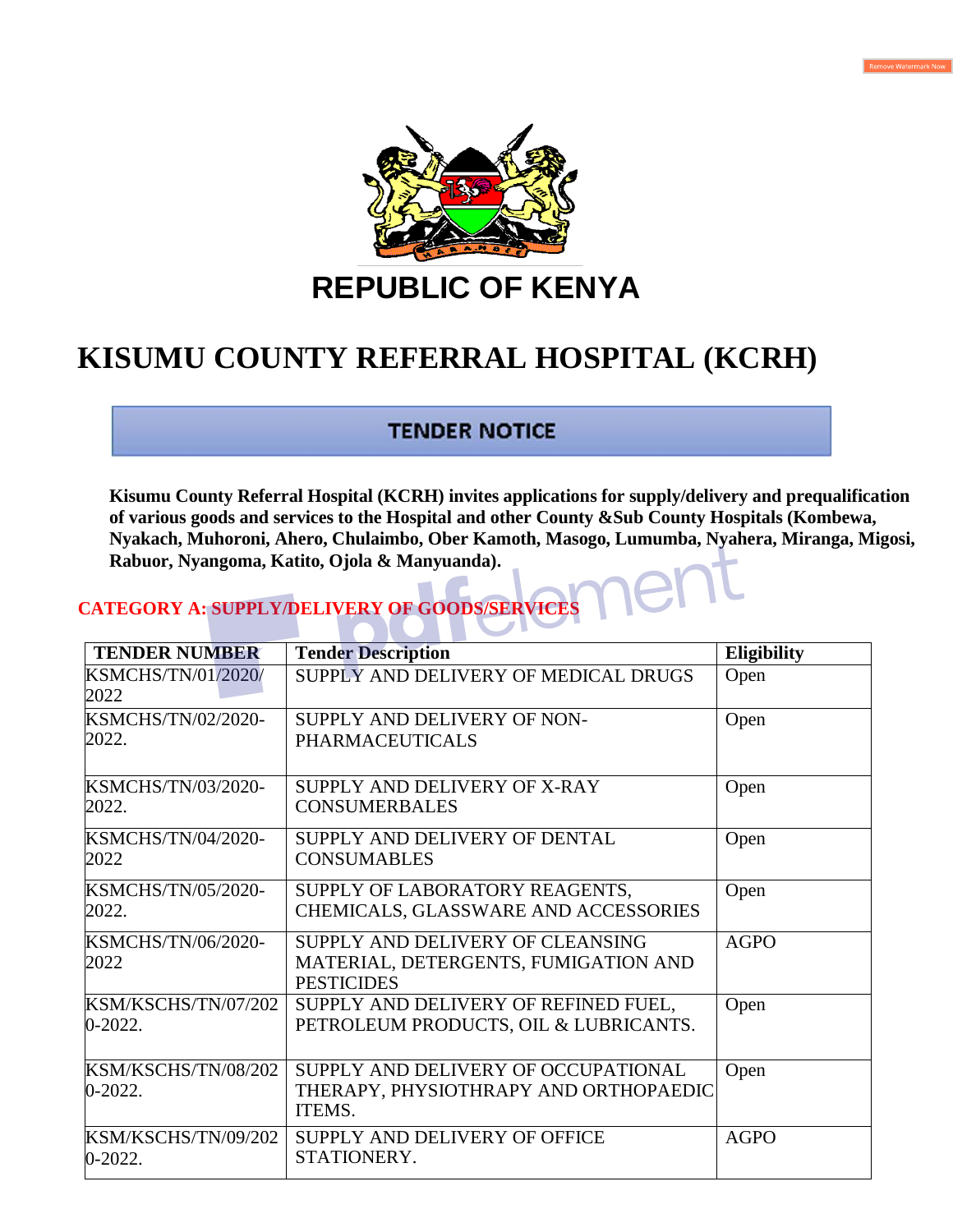| KSM/KSCHS/TN/10/202<br>$0-2022.$ | SUPPLY AND DELIVERY OF MEDICAL &<br><b>INDUSTRIAL GASES.</b>                              | Open        |
|----------------------------------|-------------------------------------------------------------------------------------------|-------------|
| KSM/KSCHS/TN/11/202<br>$0-2022.$ | SUPPLY AND DELIVERY OF MOTOR VEHICLES<br>TYRES, BATTERIES & TUBES.                        | Open        |
| KSM/KSCHS/TN/12/202<br>$0-2022.$ | SUPPLY AND DELIVERY OF UNIFORMS &<br>LINEN.                                               | <b>AGPO</b> |
| KSM/KSCHS/TN/13/202<br>$0-2022.$ | SUPPLY AND DELIVERY OF DRY FOOD<br>RATIONS.                                               | Open        |
| KSM/KSCHS/TN/14/202<br>$0-2022.$ | SUPPLY AND DELIVERY OF VEGETABLES,<br>FRUITS, DAIRY PRODUCTS, MEAT & RELATED<br>PRODUCTS. | Open        |
| KSM/KSCHS/TN/15/202<br>$0-2022.$ | SUPPLY AND DELIVERY OF OTHER FUELS &<br>COOKING GAS.                                      | Open        |
| KSM/KSCHS/TN/16/202<br>$0-2022.$ | SUPPLY AND DELIVERY OF PRINTING<br><b>MATERIALS</b>                                       | <b>AGPO</b> |
| KSM/KSCHS/TN/17/202<br>0-2022.   | SUPPLY AND DELIVERY OF ELECTRICAL ITEMS                                                   | Open        |
| KSM/KSCHS/TN/18/202<br>0-2022.   | SUPPLY AND DELIVERY OF HARDWARE,<br>PLUMBING & BUILDING MATERIALS                         | Open        |

#### **CATEGORY B: PRE-QUALIFICATION OF TENDERS**

#### **BI-ANNUAL PRE-QUALIFICATION FOR FINANCIAL YEAR 2020-2022**

**Service** 

Tenders are invited from registered and competent Contractors/Suppliers forth supply and delivery of Goods, Works and Services to KISUMU COUNTY REFERRAL HOSPITAL  $(KCRH)$  "AS AND WHEN REQUIRED" for the Financial Year Ending  $30^{\degree}$ June, 2022

| $S/N0$ .                               | <b>Tender Description</b>                                                                                                     | <b>Eligibility</b> |
|----------------------------------------|-------------------------------------------------------------------------------------------------------------------------------|--------------------|
| KSM/KSCHS/TN/19/2020-<br>2022.         | PROVISION OF SEPTIC TANK EXHAUSTION<br>SERVICES AND EVACUATION OF WASTE TO<br><b>COUNTY DAMP SITE.</b>                        | Open               |
| KSM/KSCHS/TN/20/2020-<br>2022.         | PRE-QUALIFICATION OF CONTRACTORS FOR<br><b>SERVICING AND REPAIRS OF MOTOR CYCLES</b><br>MOTOR VEHICLES, PLANT AND EQUIPMENTS. | Open               |
| KSM/KSCHS/TN/21/2020-<br>2022.         | PRE-QUALIFICATION OF CONTRACTORS FOR PRO<br>VISION OF SECURITY SERVICES TO THE HOSPITAL.                                      | Open               |
| <b>KSM/KSCHS/TN/22/2020-1</b><br>2022. | PRE-QUALIFICATION OF CONTRACTORS FOR<br>PROVISION OF CLEANING & MAINTAINANCE OF<br><b>HOSPITAL GROUNDS</b>                    | Open               |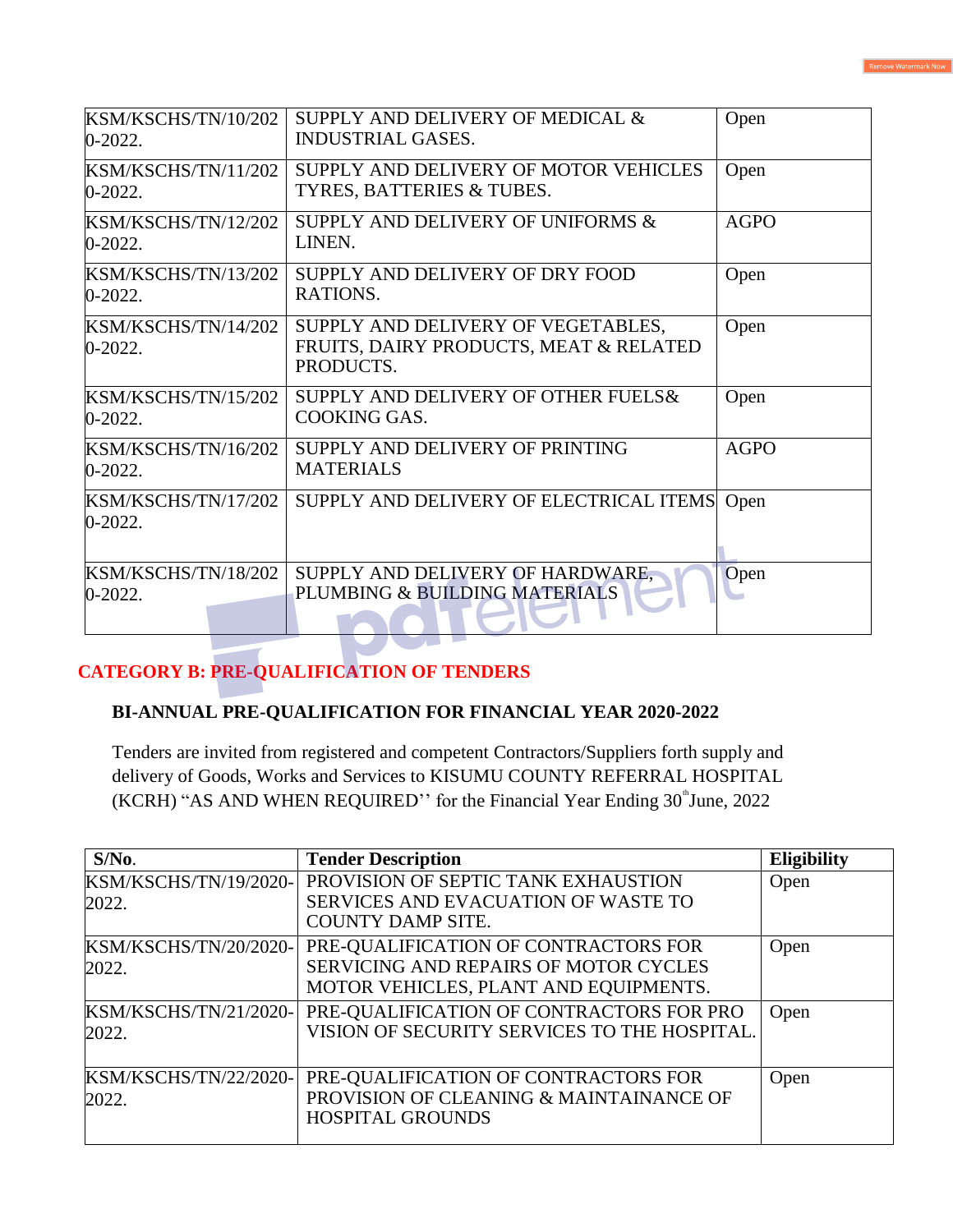| KSM/KSCHS/TN/23/2020-<br>2022.        | PRE-QUALIFICATION OF CONTRACTORS FOR<br>SUPPLY OF SPARE PARTS OF VARIOUS MOTOR<br>VEHICLE, PLANTS AND EQUIPMENTS.                 | Open        |
|---------------------------------------|-----------------------------------------------------------------------------------------------------------------------------------|-------------|
| <b>KSM/KSCHS/TN/24/2020-</b><br>2022. | PRE-QUALIFICATION OF CONTRACTORS FOR<br>SUPPLY OF COMPUTERS AND ACCESSORIES.                                                      | <b>AGPO</b> |
| <b>KSM/KSCHS/TN/25/2020-</b><br>2022  | PRE-QUALIFICATION OF MAINTENANCE &SERVICE AGPO<br>OF OFFICE EQUIPMENT                                                             |             |
| <b>KSM/KSCHS/TN/26/2020-</b><br>2022  | PRE-QUALIFICATION OF MAINTENANCE, REPAIR<br>SERVICE OF COMPUTER & ICT EQUIPMENT                                                   | <b>AGPO</b> |
| <b>KSM/KSCHS/TN/27/2020-</b><br>2022  | PRE-QUALIFICATION OF MAINTENANCE,<br>REPAIRAND SERVICE OF LAUNDRY EQUIPMENT&<br><b>MACHINES</b>                                   | Open        |
| KSM/KSCHS/TN/28/2020-<br>2022         | PRE-QUALIFICATION OF CONTRACTORS FOR<br>MAINTENANCE OF THE WEBSITE                                                                | Open        |
| KSM/KSCHS/TN/29/2020-<br>2022         | PRE-QUALIFICATION OF CONTRACTORS FOR<br>INSTALLATION, REPAIR &MAINTENANCE OF CCTV<br><b>SURVEILLENCE SYSTEM</b>                   | Open        |
| KSM/KSCHS/TN/30/2020-<br>2022         | PRE-QUALIFICATION OF CONTRACTORS FOR<br>REPAIRS, MAINTENANCE OF BUILDING & OTHER<br><b>ASSOCIATED CIVIL &amp;MECHANICAL WORKS</b> | Open        |
| KSM/KSCHS/TN/31/2020-<br>2022         | PRE-QUALIFICATION OF CONTRACTOR<br>FOR MAINTENANCE & SERVICING OF HOSPITAL<br><b>MANAGEMENT INFORMATION SYSTEM</b>                | Open        |